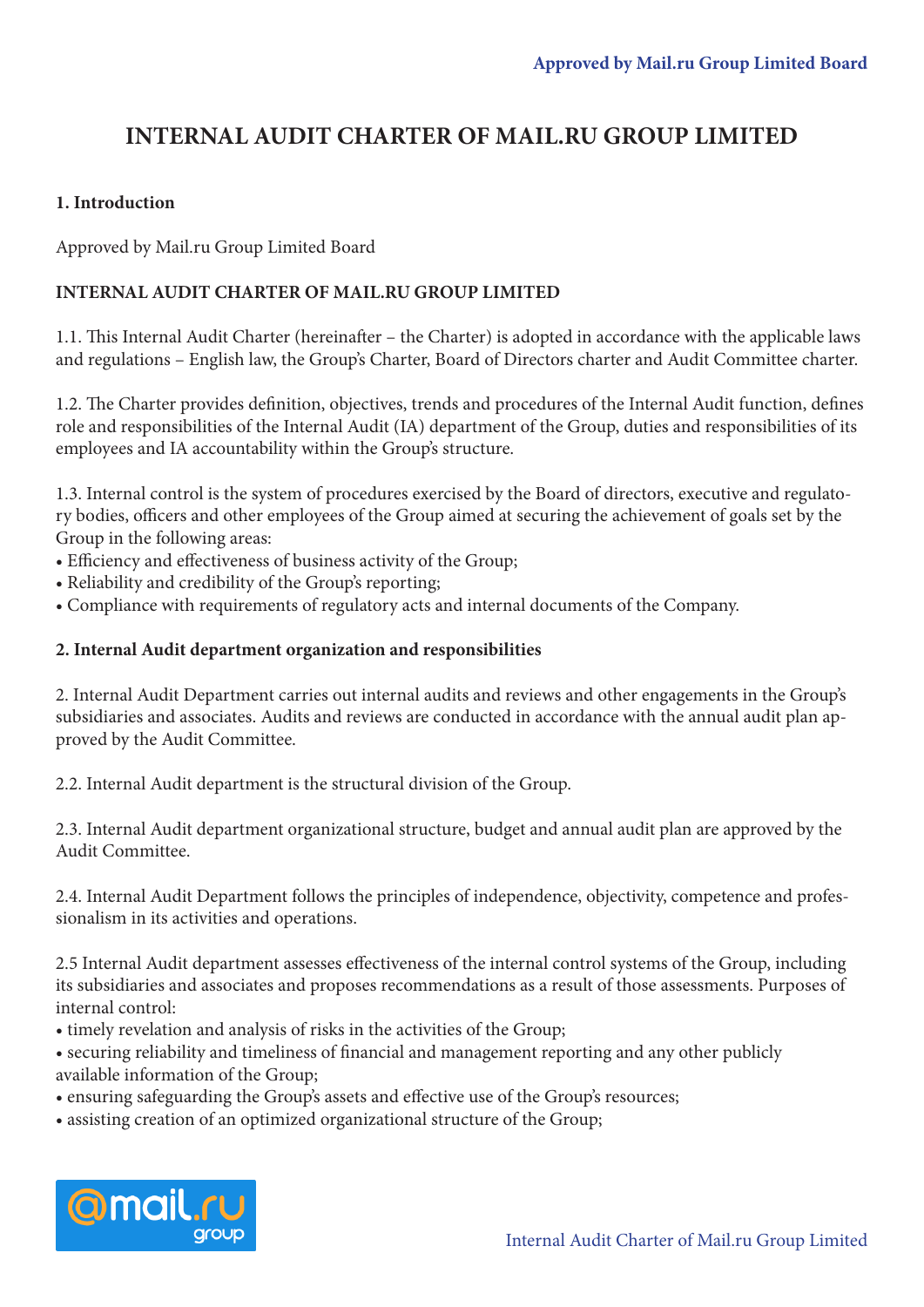• ensuring compliance with requirements of existing regulatory acts and internal procedures adopted in the Group.

2.6. Internal Audit department assesses the effectiveness of the risk management process within the Group and proposes recommendations as a result of those assessments.

2.7. Internal Audit department perform IT audits – assessments of security and effectiveness of the Group's information systems in relation to the confidentiality, integrity and availability of data and data processing.

2.8. Internal Audit department provides necessary consultations to the management of the Group and its subsidiaries and associates on appropriate corrective actions plans flowing from its audits and reviews the effective implementation of those corrective actions plans by management.

2.9. Internal Audit department cooperates with the independent external auditor in order to align approaches, avoid unnecessary duplication and ensure an overall effective audit coverage for the Group.

2.10. Internal Audit department cooperates with other departments of the Group

2.11. Internal Audit department provides necessary consultations to the management of the Group on issues relating to organization of internal controls and risk management, as well as on any other issues that fall within the competence areas of the department as defined in this Charter.

2.12. Upon request of the management of the Group and Internal Audit department performs any other special engagements, including participation in fraud investigations.

2.13. Audit Committee may engage the Internal Audit department in other projects outside the approved annual audit plan.

# **3. Accountability and Independence**

3.1. Internal Audit department is managed by the Chief Audit Executive (CAE).

3.2. In order to ensure the Internal Audit department independence CAE is administratively subordinate to and reportable to the Chief Financial Officer of the Group and functionally subordinate to and reportable to the Board of Directors through its Audit Committee. CAE is responsible for the Internal Audit department work planning and organization and completion of annual audit plan.

3.3. The Audit Committee decides on hiring and terminating the CAE, defining the employment contract terms, remuneration levels and penalties.

3.4. On an annual basis the CAE presents the Audit Committee suggestions on organizational structure of the Internal Audit department, its budget and annual audit plan.

3.5. On a regular basis the CAE presents to the Audit Committee and to the General Director summary reports on IA department annual and/or quarterly activities providing necessary details on:

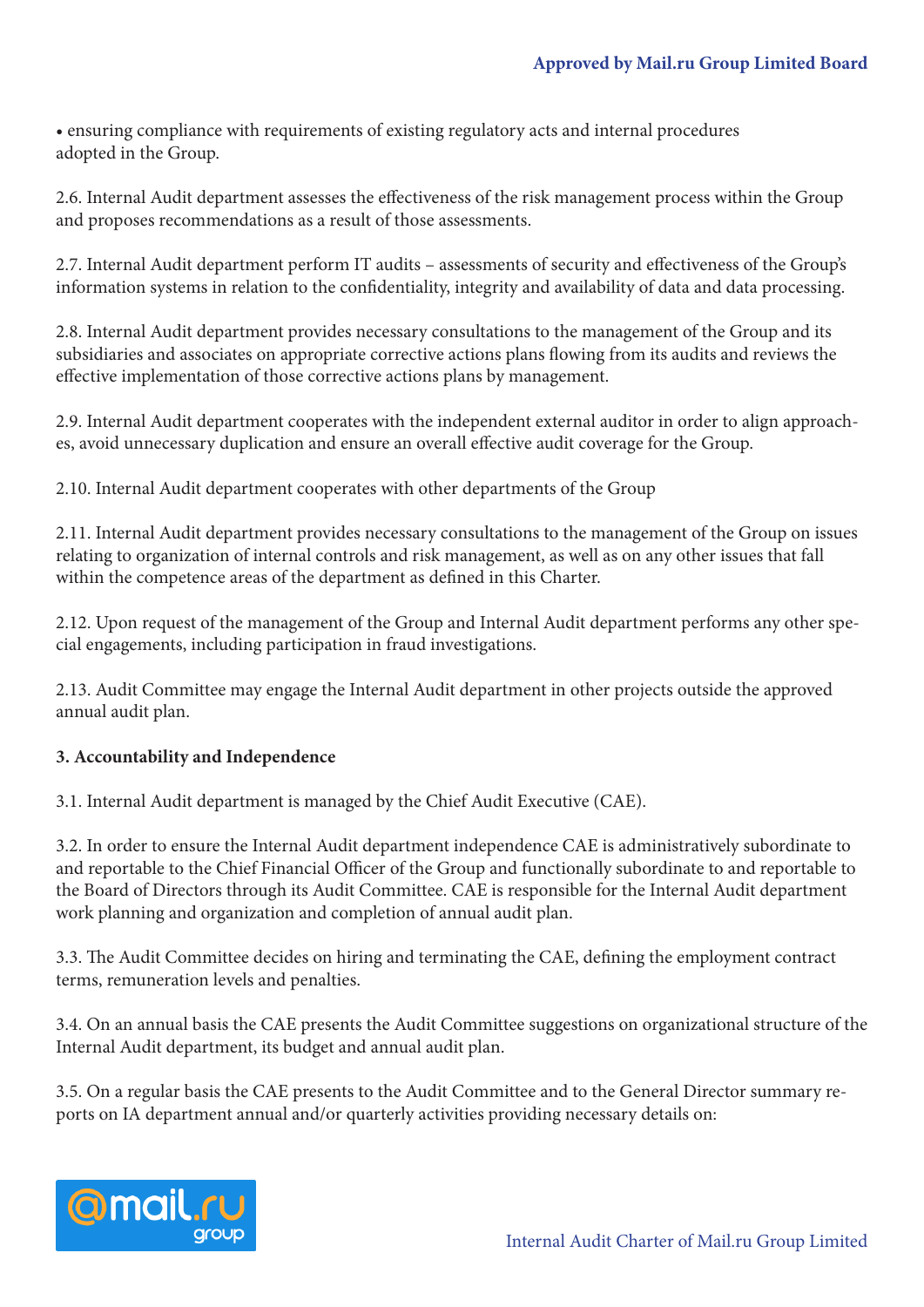• annual audit plan completion stages;

• material weaknesses and significant inefficiencies in the internal controls system and risk management process and management's respective corrective action plans;

- results of management implementation of corrective action plans, elaborated as a result of the audits;
- any significant obstacles preventing the Internal Audit department from effectively performing its duties.

# **4. Authority**

4.1 The CAE is authorized:

• to have a direct communication with the Chairman of the Audit Committee of the Group ;

• to request any information and documents necessary to perform the internal audit engagements from any respective officer of the Group;

• to receive information on current and prospective Group's strategic plans, drafts of management bodies' decisions and resolutions;

• to inform the Audit Committee of the management of the Group of the suggestion on improving the internal controls system; existing systems, processes, standards of the Group's day-to-day operations and other issues within the authority of the Internal Audit department as defined in this Charter;

• to involve external experts in audit engagements upon receiving the respective approval of the Audit Committee.

4.2 Internal Audit department employees are authorized:

• to request any information and obtain access to any assets, documents, accounting records and other information and make any copies of documents necessary to discharge their duties;

• to interview the officers and employees of the Group;

• to review and study documents requested during the audit and forward the copies of those and/or respective information to the CAE;

• to monitor the corrective actions performed by the management as result of the audits;

• to present their suggestions on improving the existing systems, processes, standards of the

Internal Audit department work and any other comments on any areas of the IA authority to the Chief Audit executive.

### **5. Limitations**

The Chief Audit Executive and internal auditors should not under any circumstances:

• perform any functional responsibilities within the Group which are not related to the internal audit activity as defined in this Charter;

• initiate, authorize and perform any transactions not directly related to their duties;

• manage and control employees of other departments of the Group, except when these employees are as-

signed to perform an internal audit engagement under the responsibility of the Internal Audit Department;

• participate in any activity that would impair their objectivity and independence or be perceived as such;

• use confidential information for personal purposes or for any other purposes that would violate the laws or damage the interests of the Group;